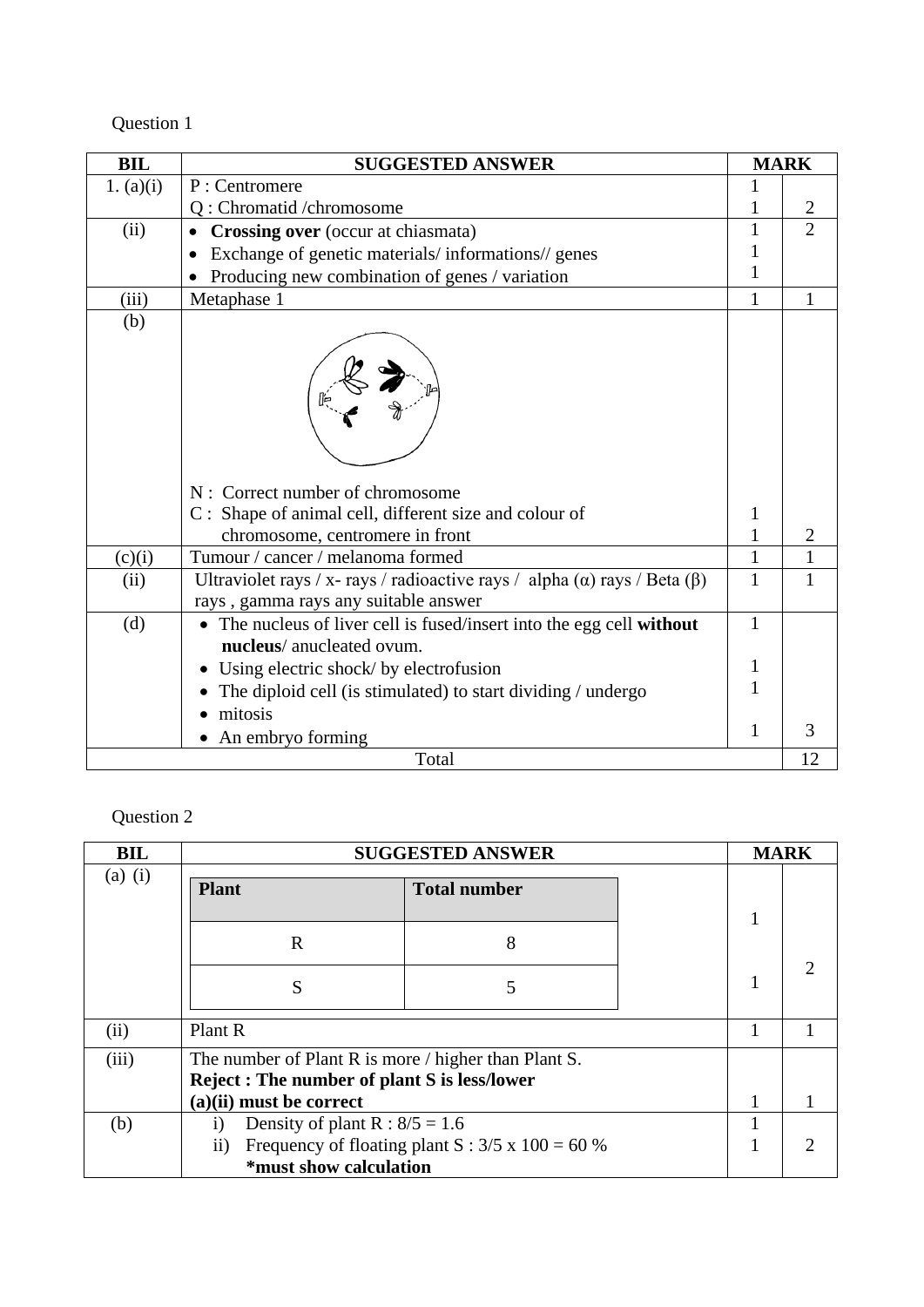| (c) |              |                                                                                                                                   |                                                         |    |   |
|-----|--------------|-----------------------------------------------------------------------------------------------------------------------------------|---------------------------------------------------------|----|---|
|     | Organisms    | X                                                                                                                                 | Y                                                       |    |   |
|     | Similarity   | genetic material<br>Accept : any suitable similarity<br>Reject : nucleus                                                          | Both are unicellular organisms /plasma membrane/        | 1  |   |
|     |              | Taxonomy:<br>(Kingdom) Monera                                                                                                     | Taxonomy:<br>(Kingdom) Protista                         | 1  |   |
|     | Difference   | Movement:<br>(Able to move) using<br>cilia/flagela                                                                                | Movement:<br>(Able to<br>using<br>move)<br>pseudopodium | 1  | 3 |
| (d) |              |                                                                                                                                   |                                                         |    |   |
|     |              | Rate of contraction of contractile vacuole <b>increases</b><br>Distilled water is <b>less concentrated</b> compared to pond water |                                                         |    |   |
|     |              | Distilled water is hypotonic to (cytoplasm) of amoeba cell                                                                        |                                                         |    |   |
|     |              | more water diffuse into contractile vacuole by osmosis                                                                            |                                                         |    |   |
|     |              | the contractile vacuole expand to maximum size faster                                                                             |                                                         |    |   |
|     |              | <b>more</b> water is expelled from organism Y/contractile vacuole                                                                 |                                                         |    | 3 |
|     | <b>Total</b> |                                                                                                                                   |                                                         | 12 |   |

| <b>BIL</b>  | <b>SUGGESTED ANSWER</b>                                                                                                                                                                                                                        |                        | <b>MARK</b> |
|-------------|------------------------------------------------------------------------------------------------------------------------------------------------------------------------------------------------------------------------------------------------|------------------------|-------------|
| $(a)$ $(i)$ | Vein                                                                                                                                                                                                                                           |                        |             |
| (ii)        | Oxygen / Carbon dioxide / Glucose / Amino acid / Fatty acid and<br>glycerol / Hormones / Mineral salts / ion / Urea / Uric acid                                                                                                                | 1                      |             |
| $(b)$ $(i)$ | Thin wall // one cell thick wall<br>Allow rapid/faster diffussion (of substances)/ increase rate of<br>$\bullet$<br>diffusion<br>Increase (efficiency) rate of exchange/ diffusion of<br>nutrients, respiratory gases and wastes.<br>$\bullet$ | 1<br>$\mathbf{1}$<br>1 |             |
|             | Network/numerous of blood capillaries<br>Increase total surface area/volume ratio [TSA/V ratio]<br>More substances can be filtered/forced out<br>$\bullet$                                                                                     | 1<br>1<br>1            | 2           |
| (ii)        | $85 - 90\%$ / most of the interstitial fluid is reabsorbed/diffused/<br>re-entered/flowed back into the blood capillaries (at the venous<br>end)<br>Blood plasma at the venous end is hypertonic compared to<br>$\bullet$                      | 1                      |             |
|             | interstitial fluid // vice versa<br>Blood pressure/hydrostatic pressure in the blood capillaries at<br>the venous end is lower                                                                                                                 | 1<br>1                 |             |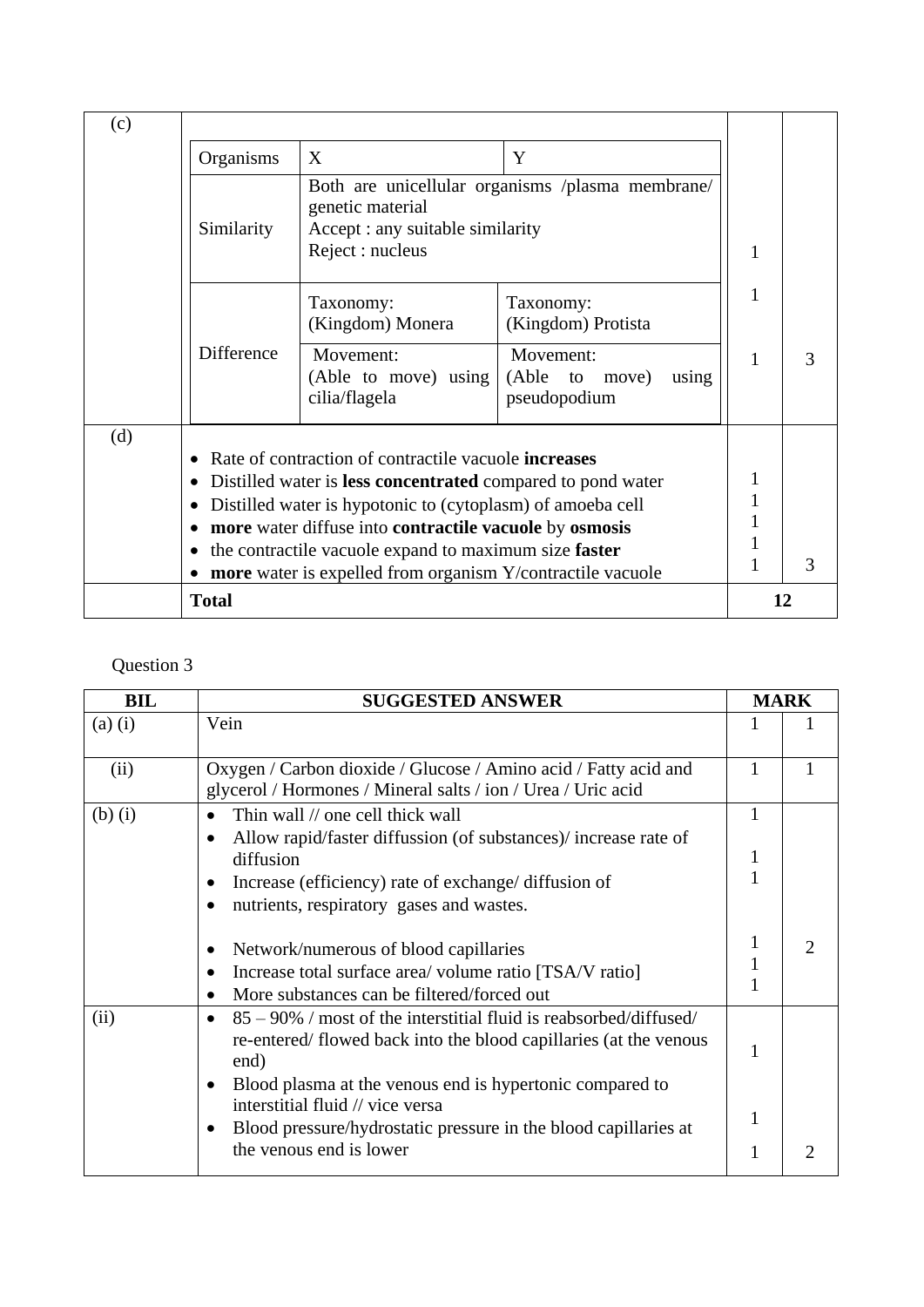| (c) | Lymph nodes produce lymphocytes                                |              |                |
|-----|----------------------------------------------------------------|--------------|----------------|
|     | Lymphocytes produces antibodies                                |              |                |
|     | Antibodies destroy pathogen / antigen                          | 1            |                |
|     | Antibodies neutralises the toxin produced by the antigen /     |              |                |
|     | pathogen                                                       |              |                |
|     | Antibodies assist phagocytes to undergo phagocytosis           | 1            |                |
|     | <b>OR</b>                                                      |              |                |
|     | Phagocytosis occur                                             | 1            |                |
|     | Phagocytes / Neutrophils / Monocytes surround and engulf the   | 1            |                |
|     | pathogen                                                       |              |                |
|     | Lysozymes/hydrolytic enzyme digest the pathogens (to destroy   | 1            |                |
|     | $it)$ .                                                        |              |                |
| (d) | Skeletal muscles contract and relax regularly/intensively/more | 1            |                |
|     | rapidly (producing pressure)                                   |              |                |
|     | (The pressure) squeeze the lymphatic vessel//vein and          |              |                |
|     | Open the valve                                                 | 1            |                |
|     | Force the lymph to flow forward                                |              |                |
|     | Valve ensure lymph flow in one direction only                  | 1            | $\overline{4}$ |
|     | Valve prevent backflow of lymph.                               | $\mathbf{1}$ |                |
|     | <b>TOTAL</b>                                                   |              | 12             |
|     |                                                                |              |                |

| $\mathbf{BIL}$ | <b>SUGGESTED ANSWER</b> | <b>MARK</b>  |              |
|----------------|-------------------------|--------------|--------------|
| (a)(i)         | Pancreas                | $\mathbf{1}$ | $\mathbf{1}$ |
| a) $(ii)$      |                         | $\mathbf{1}$ |              |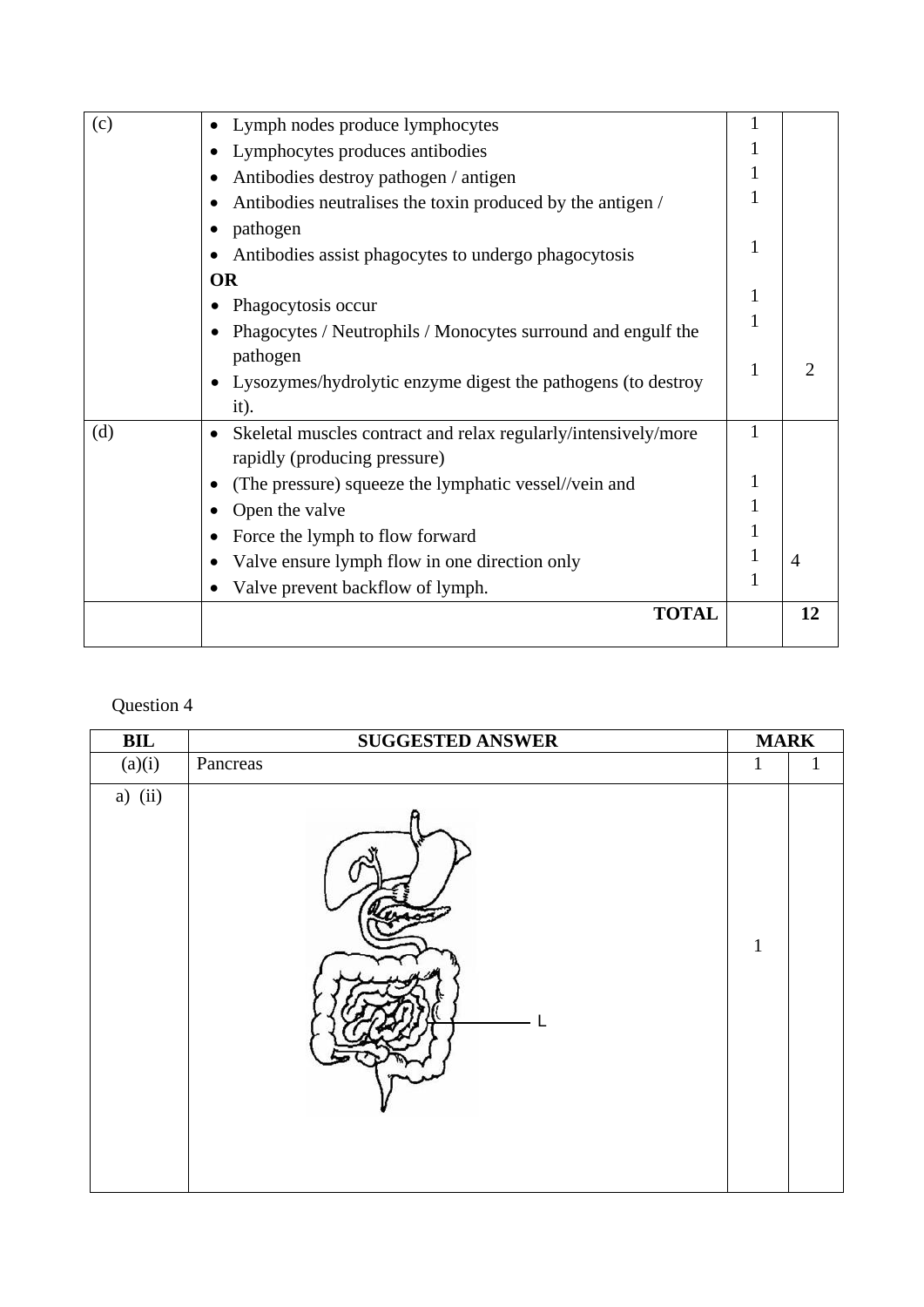| (b)       | M<br>: Blood capillary                                            |  |
|-----------|-------------------------------------------------------------------|--|
|           | Substances : Water / glucose / amino acid / vitamin B & C / ions/ |  |
|           | minerals                                                          |  |
|           | N<br>: Lacteal                                                    |  |
|           | Substances : lipid / fatty acid & glycerol / Vit A, D, E & K      |  |
| $(c)$ (i) | • Stool remain too long time in the rectum                        |  |
|           | more absorption of water                                          |  |
|           | • Lack of dietary fibres / roughage                               |  |
|           | stool accumulated in the rectum                                   |  |
|           |                                                                   |  |

| (ii) | Constipation                                                                                  |  |
|------|-----------------------------------------------------------------------------------------------|--|
|      | Lead to haemorrhoids                                                                          |  |
|      | Causing rectal bleeding                                                                       |  |
|      | Increases the risk of colon cancer                                                            |  |
| (c)  | Hepatic portal vein contain <b>more</b> glucose (than hepatic vein)                           |  |
|      | Digestion/hydrolysis of carbohydrate/sucrose/maltose into                                     |  |
|      | glucose occur in the small intestine                                                          |  |
|      | Glucose from small intestine is transported by hepatic portal<br>$\bullet$<br>vein (to liver) |  |
|      | <b>Excess</b> glucose in the liver is converted to glycogen (by insulin)<br>$\bullet$         |  |
|      | level of glucose in hepatic vein (that is transported to body cells)                          |  |
|      | is lower                                                                                      |  |
|      | Total                                                                                         |  |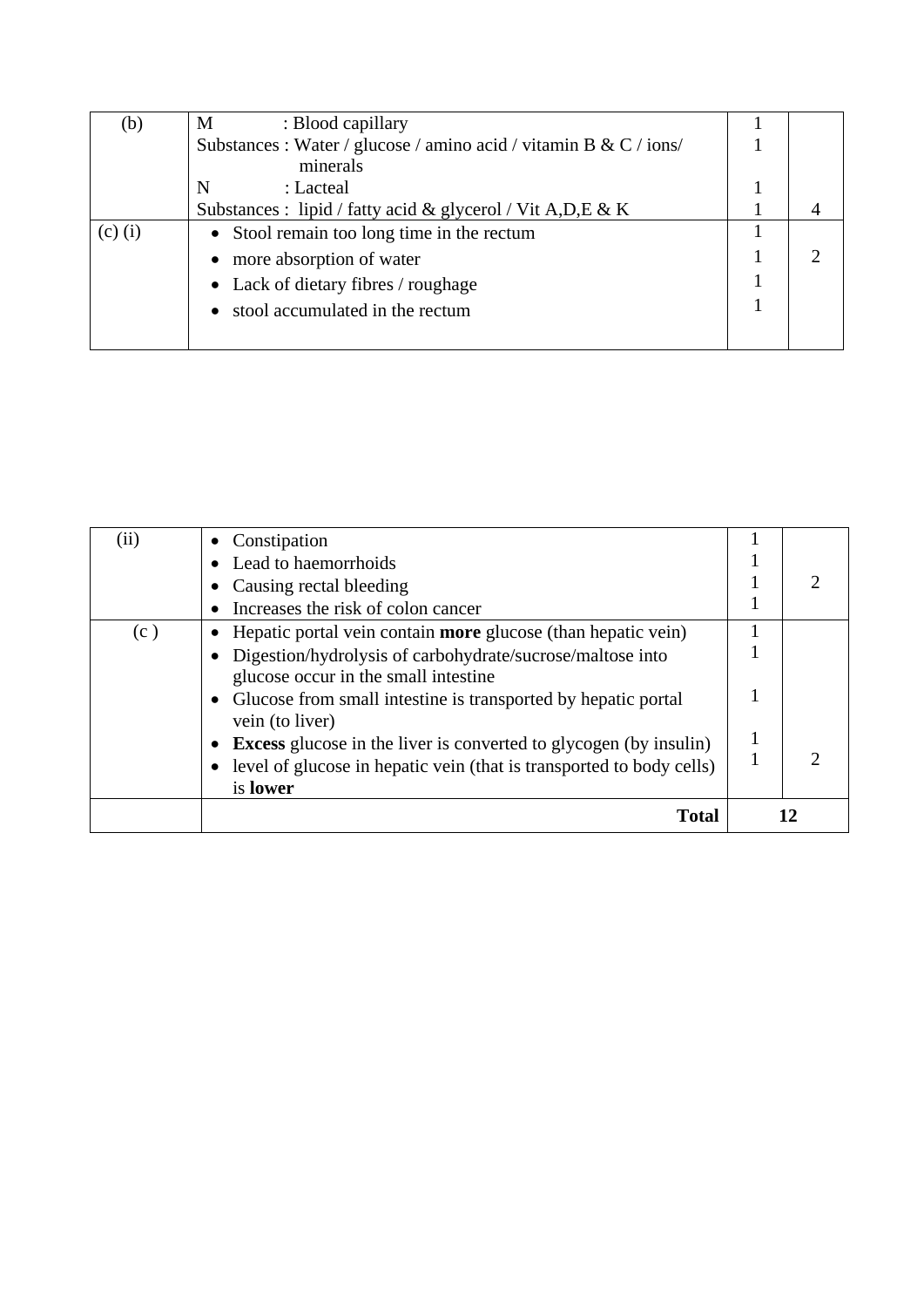| Question 5 |
|------------|
|------------|

| <b>BIL</b> | <b>SUGGESTED ANSWER</b>                                                                                      |              | <b>MARK</b> |
|------------|--------------------------------------------------------------------------------------------------------------|--------------|-------------|
| (a)(i)     | Adrenaline                                                                                                   | 1            | 1           |
| (ii)       | breathing rate become faster / increases<br>$\bullet$                                                        | 1            |             |
|            | produce more sweat                                                                                           | 1            |             |
|            | blood glucose level increases                                                                                |              |             |
|            | heart beat increases                                                                                         | 1            |             |
|            | pupil dilates                                                                                                | 1            | 2           |
|            | rate of muscles contraction <b>increases</b>                                                                 | 1            |             |
|            | • rate of blood flow increases                                                                               | 1            |             |
| (b)        | Hypothalamus sends nerve impulses to adrenal gland                                                           | 1            |             |
|            | Neurones in the adrenal gland is stimulated<br>$\bullet$                                                     | 1            |             |
|            | causing adrenal gland to secrete adrenaline / noradrenaline                                                  |              |             |
|            | to convert glycogen into glucose<br>$\bullet$                                                                | 1            |             |
|            | to produce more energy // rate of cellular respiration increases                                             |              | 3           |
|            | skeletal muscle become more energized/contract faster                                                        | 1            |             |
|            | to produce immediate respond                                                                                 | 1            |             |
| (c)        | <b>Less</b> aldosterone is produced                                                                          | 1            |             |
|            | wall of distal convoluted tubule become less permeable to sodium ion                                         | 1            |             |
|            | less sodium ion is reabsorbed into the blood capillary                                                       | 1            |             |
|            | • less active transport occurs                                                                               | 1<br>1       | 3           |
|            | causing the urine produced to be more concentrated                                                           |              |             |
| (d)        | the percentage of amino acid // glucose in urine is <b>higher</b> in Mr. A<br>compared to healthy individual | $\mathbf{1}$ |             |
|            | the proximal convoluted tubule may be impaired / malfunction                                                 | 1            |             |
|            | some / less glucose / amino acid is not reabsorbed into the blood                                            | 1            |             |
|            | capillary<br>$\bullet$                                                                                       | 1            | 3           |
|            | active transport of glucose/ amino acid do not occur completely                                              |              |             |
|            | <b>Total</b>                                                                                                 | 12           |             |

| <b>BIL</b> | <b>SUGGESTED ANSWER</b>                                                                                                                                                             | <b>MARK</b> |  |
|------------|-------------------------------------------------------------------------------------------------------------------------------------------------------------------------------------|-------------|--|
| 6(a)       | • Fine $/$ narrow $/$ thin and flexible leaves (bend with water)                                                                                                                    |             |  |
|            | • Less / little resistance to water flow                                                                                                                                            |             |  |
|            | • Prevent damage by water currents                                                                                                                                                  |             |  |
|            | • Soft / thin stem that bend with water current<br>• Prevent the stem from break / crack                                                                                            |             |  |
|            | • Has air sacs / air spaces inside leaves / stem<br>• Keep plant floating close the surface (to obtain maximum sunlight) /<br>give water buoyancy / plant to stay upright in water. |             |  |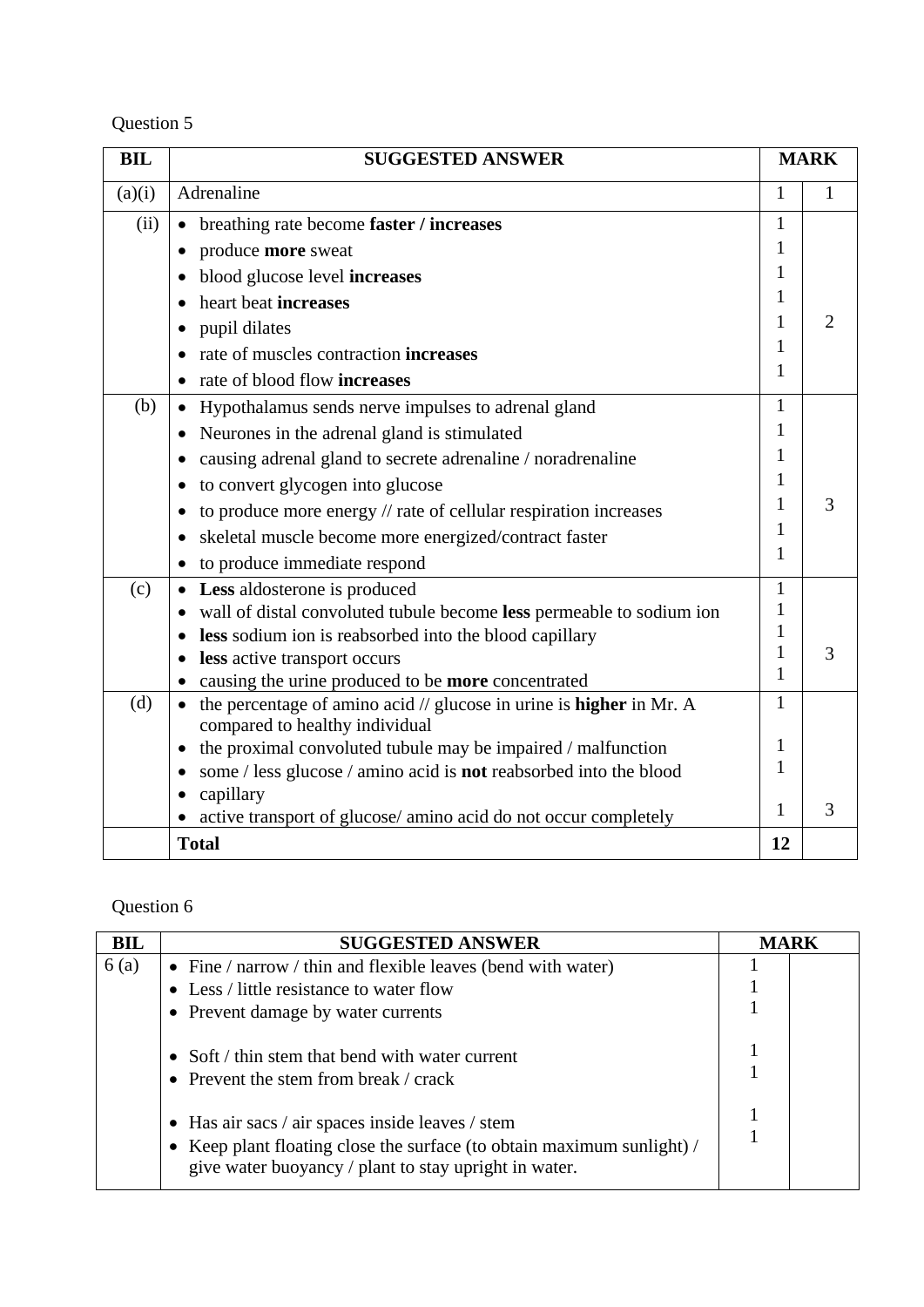|     | • stem has no woody tissue                                            |   |
|-----|-----------------------------------------------------------------------|---|
|     | • to reduce the mass                                                  |   |
| (b) | • Cannot jumping / hopping / propell forward / no forward thrust      | h |
|     | produced                                                              |   |
|     | • Flexor and extensor muscles are attached to the internal surface of |   |
|     | skeleton.                                                             |   |
|     | • Extensor muscle cannot contract                                     |   |
|     | • Causing the hind leg cannot be straighten                           |   |
|     | • Leg cannot jerks backwards /no upwards thrust produced              |   |
|     | • Flexor muscle contract                                              |   |
|     | • Extensor muscle cannot relax                                        |   |
|     | • The lower leg cannot pulled toward the body                         |   |
|     | • Hind leg cannot folded in a Z-shape                                 |   |

| (c) | <b>Arthritis</b>                                                                         |    |
|-----|------------------------------------------------------------------------------------------|----|
|     | Painful / swollen joint<br>$\bullet$                                                     |    |
|     | Cause by inflammation of the joint                                                       |    |
|     | Cartilage wear off / tear / thin // attack by immunity system<br>٠                       |    |
|     | Drug / painkiller to relieve the pain<br>$\bullet$                                       |    |
|     |                                                                                          |    |
|     | Muscular dystrophy                                                                       |    |
|     | (progressive) degeneration / weakening of the skeletal muscle (that<br>control movement) |    |
|     | caused by mutations in a gene on the X chromosome                                        |    |
|     | • inherited desease carried by an abnormal gene on the X<br>chromosomes                  |    |
|     | Medicine /steroid injection help to improve the strength of muscle                       |    |
|     | (but do not cure the disease)                                                            |    |
|     | Physiotherapy to slow (the course of) the disease                                        |    |
|     |                                                                                          |    |
|     | Osteoporosis                                                                             |    |
|     | bone become thinner / more brittle// more porous /lighter<br>٠                           |    |
|     | Caused by dietary intake of phosphate and calcium is not sufficient<br>٠                 |    |
|     | Body does not absorb enough of phosphate and calcium from the diet<br>$\bullet$          |    |
|     | Take adequate intake of calcium, phosphorus and vitamin                                  |    |
|     | Do regular exercise                                                                      | 10 |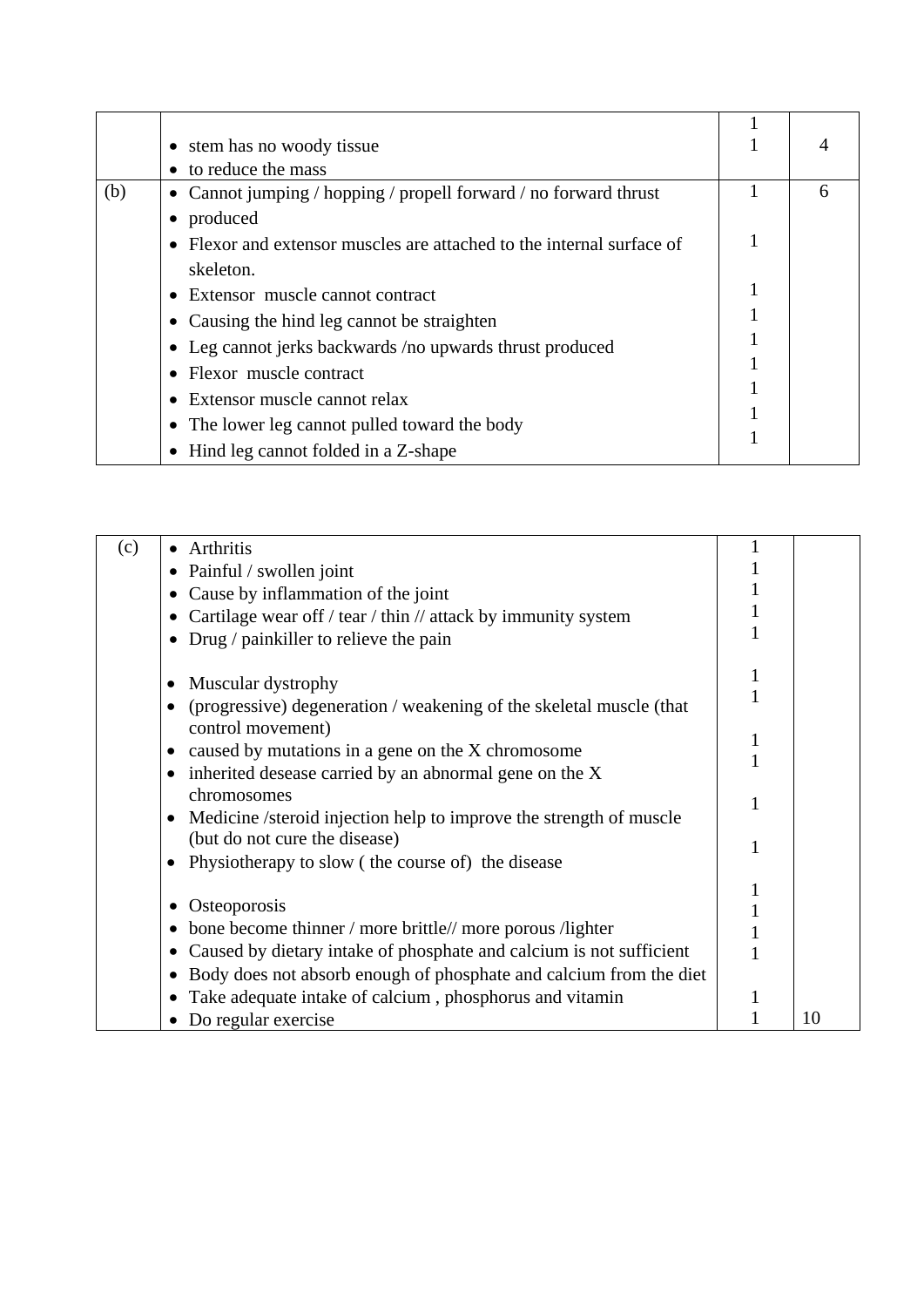| <b>ITEMS</b> | <b>MARKING CRITERIA</b>                                                   | <b>MARKS</b> |   |
|--------------|---------------------------------------------------------------------------|--------------|---|
| 7(a)         | An ovum is fertilized / fused with sperm to form zygote                   |              |   |
|              | On the upper part (of Fallopian tube)                                     |              |   |
|              | Zygote divide to form two-cell stage                                      |              |   |
|              | by mitosis                                                                |              |   |
|              | Two-cell stage undergo mitosis to form four-cell stage.                   |              |   |
|              | Four-cell stage undergo mitosis to form eight-cell stage.                 |              |   |
|              | Eight-cell stage form solid mass of cell / morula.                        |              |   |
|              | By mitosis repeatedly / series of cell division                           |              |   |
|              | Solid mass of new cells / morula / embryo move towards uterus             |              | 6 |
|              | with the aid of cilia /peristalsis of fallopian tube.                     |              |   |
| (b)          | Artificial insemination(AI) /Intracervical insemination(ICI)<br>$\bullet$ |              |   |
|              | /Intrauterine insemination(IUI)                                           |              |   |
|              | Number of sperm is low // low sperm count                                 |              |   |
|              | Sperms collected from the husband over a period of time                   |              |   |
|              | /certain time                                                             |              |   |
|              | Concentrated sperm are used / semen with more number of                   |              |   |
|              | sperms                                                                    |              |   |
|              | Sperms inserted / directly deposited                                      |              |   |
|              | Into wife's uterus / cervix / vagina                                      |              |   |
|              | by using needleless syringe / catheter (soft flexible tube)               |              |   |
|              | Sperm and ova are fused (in the Fallopian tube)                           |              |   |
|              | It develops into embryos                                                  |              | 4 |
|              | Implanted embryos will develop into a foetus.                             |              |   |

| <b>ITEMS</b> | <b>MARKING CRITERIA</b>                                                                                                 | <b>MARKS</b> |  |
|--------------|-------------------------------------------------------------------------------------------------------------------------|--------------|--|
| 7(c)         | Pollination (process) $\frac{1}{\sqrt{2}}$ pollen grains are transferred $\frac{1}{\sqrt{2}}$ stick to the<br>$\bullet$ |              |  |
|              | stigma.                                                                                                                 |              |  |
|              | Stigma secrete sucrose /sugar solution                                                                                  |              |  |
|              | (Sucrose/ sugar solution) stimulates the pollen grain to germinate                                                      |              |  |
|              | Form pollen tube                                                                                                        |              |  |
|              | (Pollen tube) grows down the style towards the ovule<br>٠                                                               |              |  |
|              | Generative nucleus divides into two male gametes<br>٠                                                                   |              |  |
|              | by mitosis<br>٠                                                                                                         |              |  |
|              | Tube nucleus lead the male gamete to move down the pollen tube /<br>٠                                                   |              |  |
|              | lead the growth of pollen tube towards ovary / control the direction<br>of pollen tube.                                 |              |  |
|              | When the pollen tube reach the ovary, it penetrates through<br>٠                                                        |              |  |
|              | micropyle                                                                                                               |              |  |
|              | Tube nucleus disintegrate<br>$\bullet$                                                                                  |              |  |
|              | Male nuclei enter the embryo sac<br>٠                                                                                   |              |  |
|              |                                                                                                                         |              |  |
|              | Double fertilisation                                                                                                    |              |  |
|              | One male gamete fuse with egg cell /ovum to form diploid zygote                                                         |              |  |
|              | Another male gamete fuse with two polar nuclei to form triploid                                                         |              |  |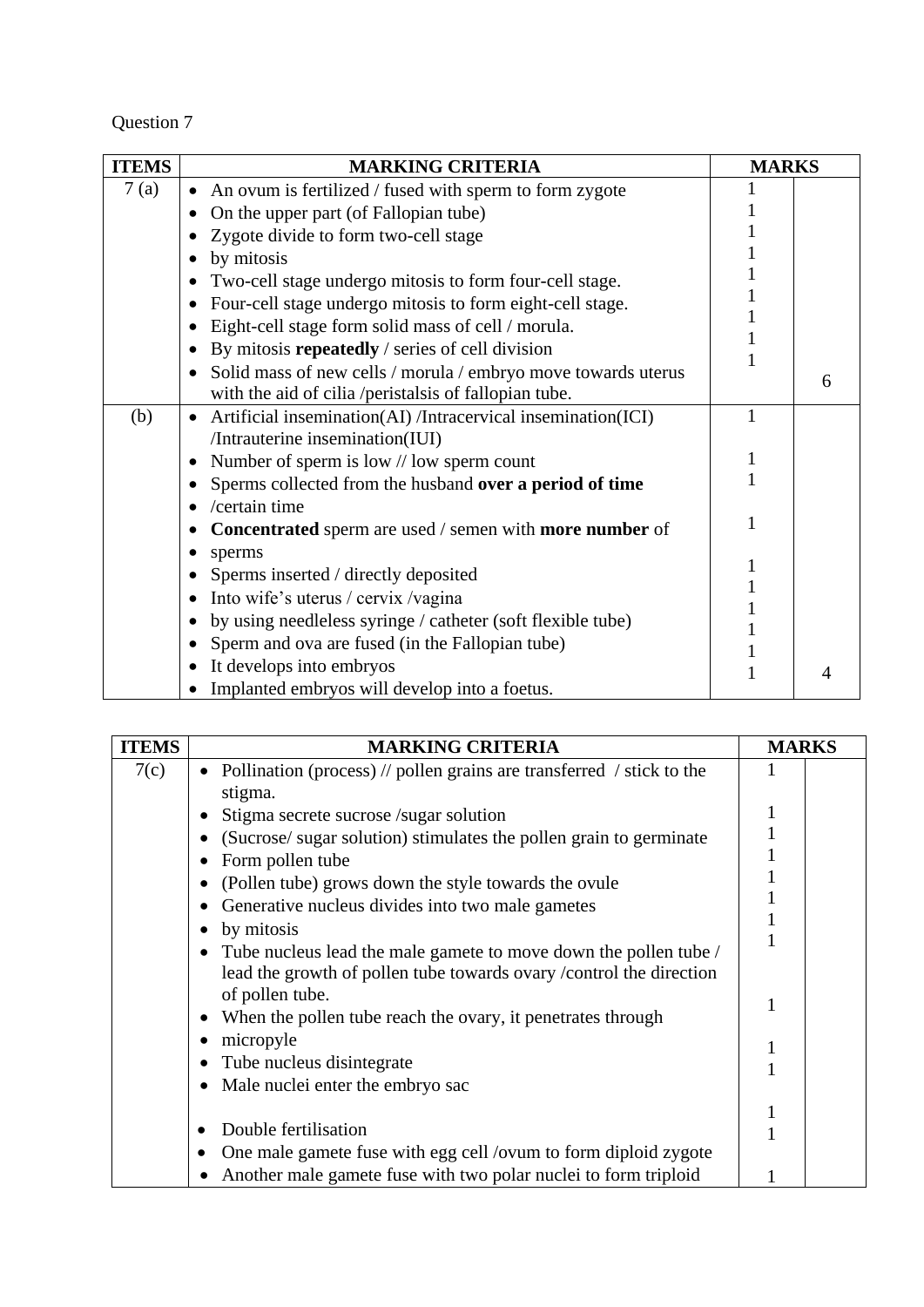| nucleus                                    |    |
|--------------------------------------------|----|
| • Triploid nucleus develop into endosperm  |    |
| • Integument develop into testa /seed coat |    |
| • Ovule develops into seeds                |    |
| • Ovary develops into fruit                |    |
| <b>TOTAL MARKS</b>                         | 20 |

| <b>BIL</b> | <b>SUGGESTED ANSWER</b>                                                    | <b>MARK</b>  |   |
|------------|----------------------------------------------------------------------------|--------------|---|
| (a)(i)     | Volume of air breathed in with each breath at rest is 0.5 dm <sup>-3</sup> |              |   |
|            | Volume of air breathed in with each breath during exercise is 2.0 / 2      | 1            |   |
|            | $dm^3$                                                                     |              |   |
|            | Volume of air breathed in per minute at rest is 5.5 dm <sup>-3</sup>       | 1            |   |
|            | Volume of air breathed in per minute during is $36 \text{ dm}^{-3}$        |              |   |
|            |                                                                            | $\mathbf{1}$ |   |
|            | Rate of breathing at rest is 11 min <sup>-1</sup>                          | 1            |   |
|            | Rate of breathing during exercise is 18 min <sup>-1</sup>                  |              |   |
| (a)(ii)    | Intensive training need/required more energy                               | 1            |   |
|            |                                                                            |              |   |
|            | Requires more oxygen                                                       |              |   |
|            | Increases aerobic respiration / cellular respiration                       |              |   |
|            | (Intensive training) produce more carbon dioxide                           | 1            |   |
|            | More carbon dioxide need to be remove                                      |              |   |
|            | To regulate the blood pH / concentration of carbon dioxide in blood        |              |   |
|            | Sufficient oxygen for aerobic respiration.                                 | 1            |   |
|            | Prevent (much) anaerobic respiration from occurs                           |              |   |
|            | Prevent oxygen debt                                                        |              |   |
|            | Prevent formation of lactic acid.                                          | 1            | 6 |
| 8(b)       | Wear track suit                                                            |              |   |
|            | To ensure heat lose occur gradually // to prevent heat lose rapidly /      | 1            |   |
|            | immediately                                                                |              |   |
|            | to trap air                                                                | 1            |   |
|            | (air) act as heat insulator                                                | 1            |   |
|            | prevent from hypothermia                                                   | 1            |   |
|            | Took a few long deep breath                                                |              |   |
|            | To expel out more carbon dioxide                                           |              |   |
|            | To maintain normal carbon dioxide level in blood                           |              |   |
|            |                                                                            |              |   |
|            | Reduce blood acidity // maintain pH of blood at normal level               |              |   |
|            | To obtain more oxygen                                                      |              |   |
|            | To pay oxygen debt                                                         |              |   |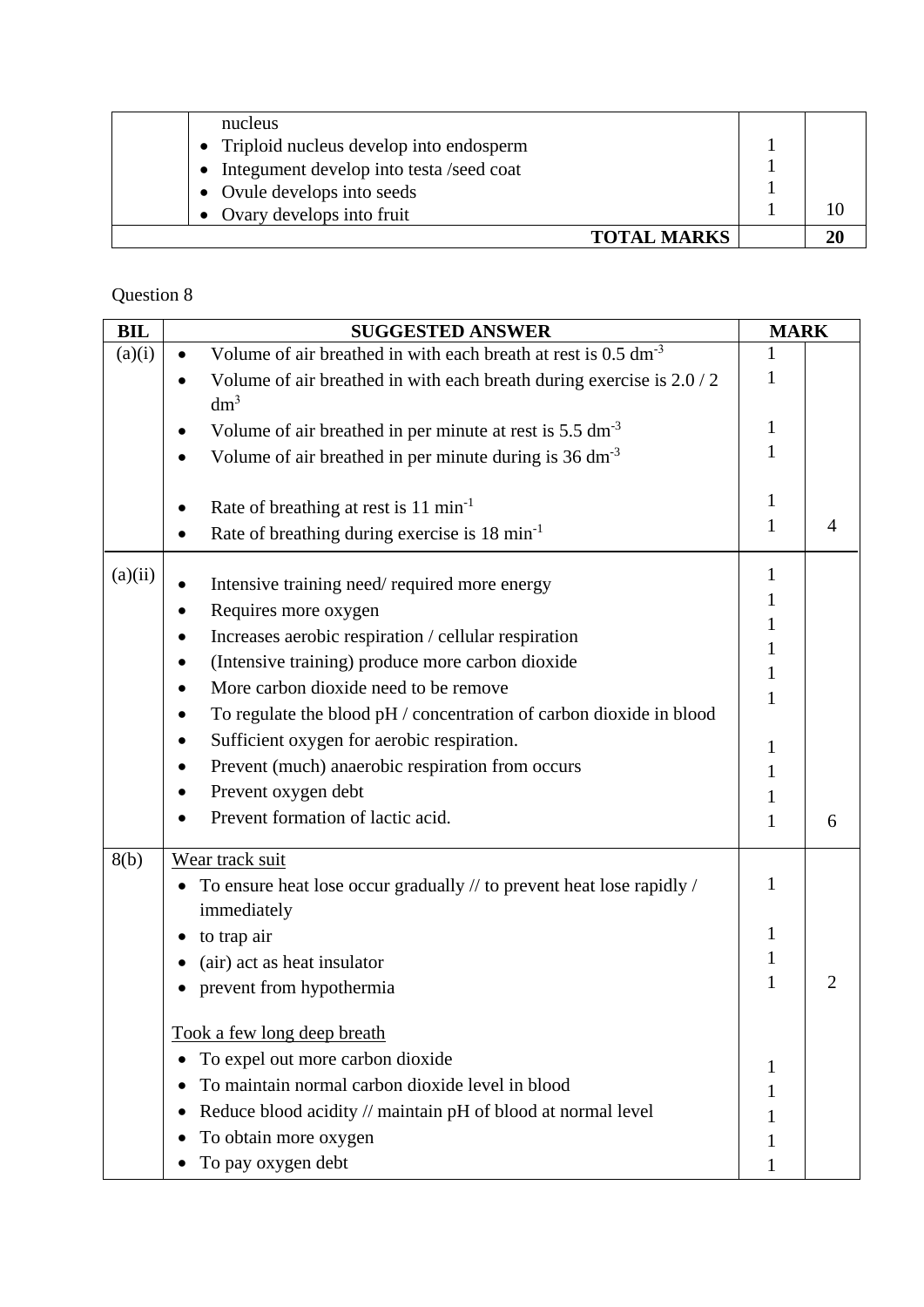|     | Oxygen is used to breakdown lactic acid (into carbon dioxide and   | $\mathbf{1}$ | $\overline{2}$ |
|-----|--------------------------------------------------------------------|--------------|----------------|
|     | energy)                                                            |              |                |
|     |                                                                    |              |                |
|     | Walked freely as a `cooling down` activity                         | 1            |                |
|     | Gradual recovery of heartbeat rate                                 |              |                |
|     | Breathing rate back to normal                                      | 1            |                |
|     | Regulate blood flow to normal level                                |              |                |
|     | Blood pressure back to normal                                      |              |                |
|     | Avoid fainting / dizziness                                         |              |                |
| (c) | Larger gills chamber //Smaller gill rakers // Less gill filament / | 1            |                |
|     | lamellae                                                           | 1            |                |
|     | To give more space for oxygen to be breath in                      |              |                |
|     |                                                                    |              |                |
|     | Gills moist                                                        | 1            |                |
|     | Increase the diffusion rate of oxygen                              |              |                |
|     | Help functioning for long time out of water                        |              |                |
|     |                                                                    | $\mathbf{1}$ |                |
|     | Moist skin/cover by mucus                                          | 1            |                |
|     | Increase the diffusion rate of oxygen                              |              |                |
|     |                                                                    | 1            |                |
|     | Has mouth cavity                                                   | 1            |                |
|     | Able to gulp air                                                   |              |                |
|     |                                                                    | 1            |                |
|     | Has abundance/ a lot of little capillaries in the mouth and throat | 1            |                |
|     | Increase the rate of diffusion of oxygen / respiratory gases.      |              |                |
|     |                                                                    |              | 20             |
|     |                                                                    |              |                |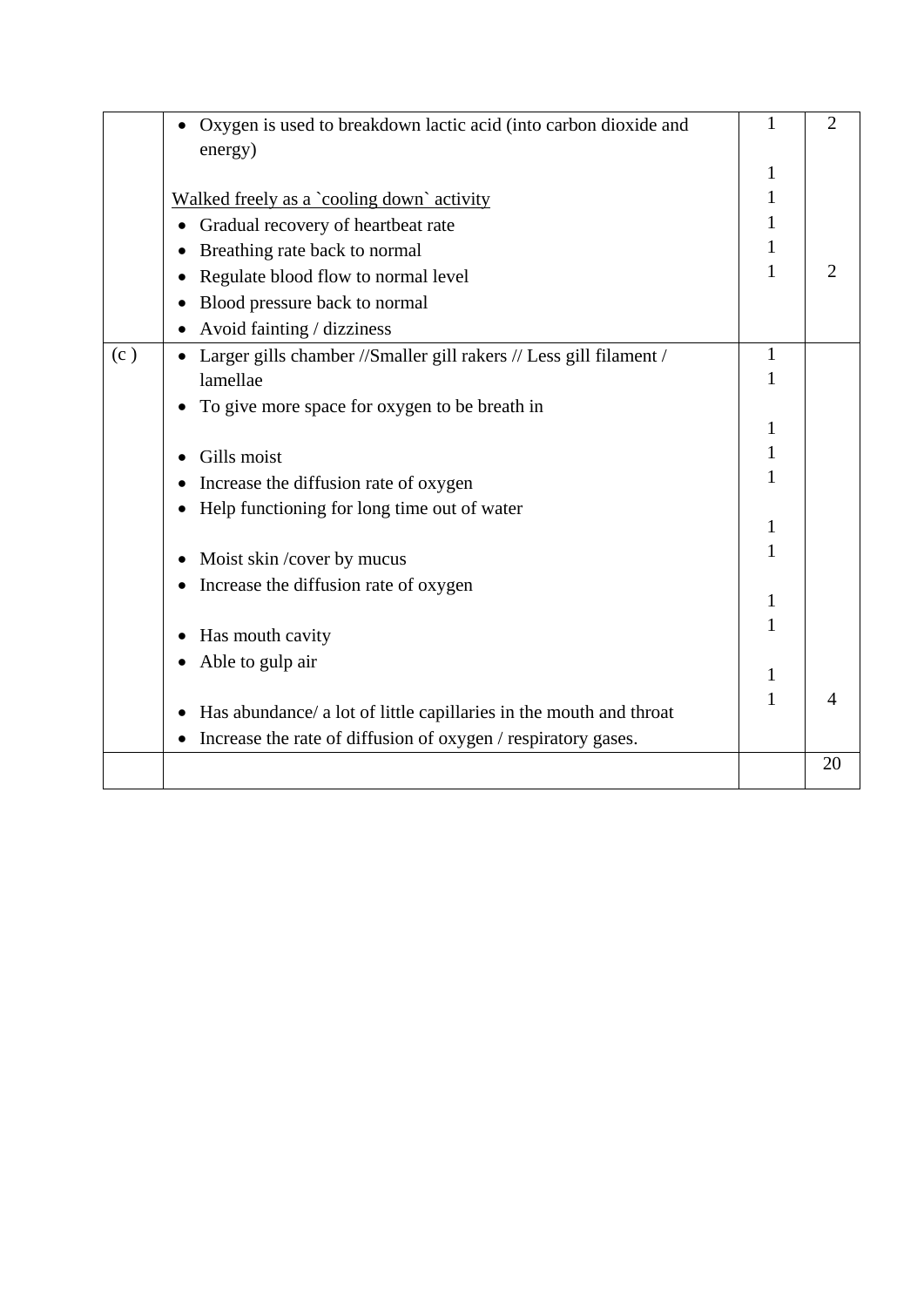| <b>BIL</b> | <b>SUGGESTED ANSWER</b>                                                                                                                                                       | <b>MARK</b>                 |   |
|------------|-------------------------------------------------------------------------------------------------------------------------------------------------------------------------------|-----------------------------|---|
| 9(a)       |                                                                                                                                                                               |                             |   |
|            | Father<br>X<br>Mother                                                                                                                                                         |                             |   |
|            | P phenotype<br>polydactyl<br>normal                                                                                                                                           |                             |   |
|            | P genotype<br>dd<br><b>DD</b>                                                                                                                                                 | 1                           |   |
|            | Meiosis                                                                                                                                                                       | 1                           |   |
|            | Gamete                                                                                                                                                                        | 1                           |   |
|            | Random fertilisation                                                                                                                                                          | 1                           |   |
|            | Dd<br>Dd<br>Offspring genotype<br>Dd<br>Dd                                                                                                                                    | 1                           |   |
|            |                                                                                                                                                                               | 1                           |   |
|            | Offspring phenotype all polydactyl                                                                                                                                            | 1                           | 6 |
|            | Offspring phenotype ratio 100% polydactyl                                                                                                                                     |                             |   |
| (b)        | crossing over (between non sister chromatid)<br>Exchange of DNA segment<br>Form a new combination of genes                                                                    | $\mathbf{1}$<br>1<br>1      |   |
|            | Independant assortment<br>During metaphase 1 (meiosis)<br>Homologous chromosomes arrange randomly at the metaphase plate<br>Produce new type of gamete                        | 1<br>1<br>$\mathbf{1}$<br>1 |   |
|            | Random fertilisation<br>Any of human male gamete / sperm can fertilise with any female<br>gamete / ovum<br>Produce new form of zygote                                         | 1<br>1                      |   |
|            | Mutation<br>٠<br>(spontaneous) change in the genetic material (DNA) of cell / organism<br>(cause variation)<br>Causing changes in chromosome structure / number // changes in | 1<br>1<br>1                 | 4 |
| (c)        | genetic codes.                                                                                                                                                                |                             |   |
|            | The benefits<br>Genetic engineering used to produce disease resistance/pest resistance<br>plants (e.g. legumes, peas, maize and beans)                                        | 1                           |   |
|            | less pesticides are used                                                                                                                                                      | 1                           |   |
|            | less pollution to the environment / better health for consumers                                                                                                               | $\mathbf{1}$                |   |